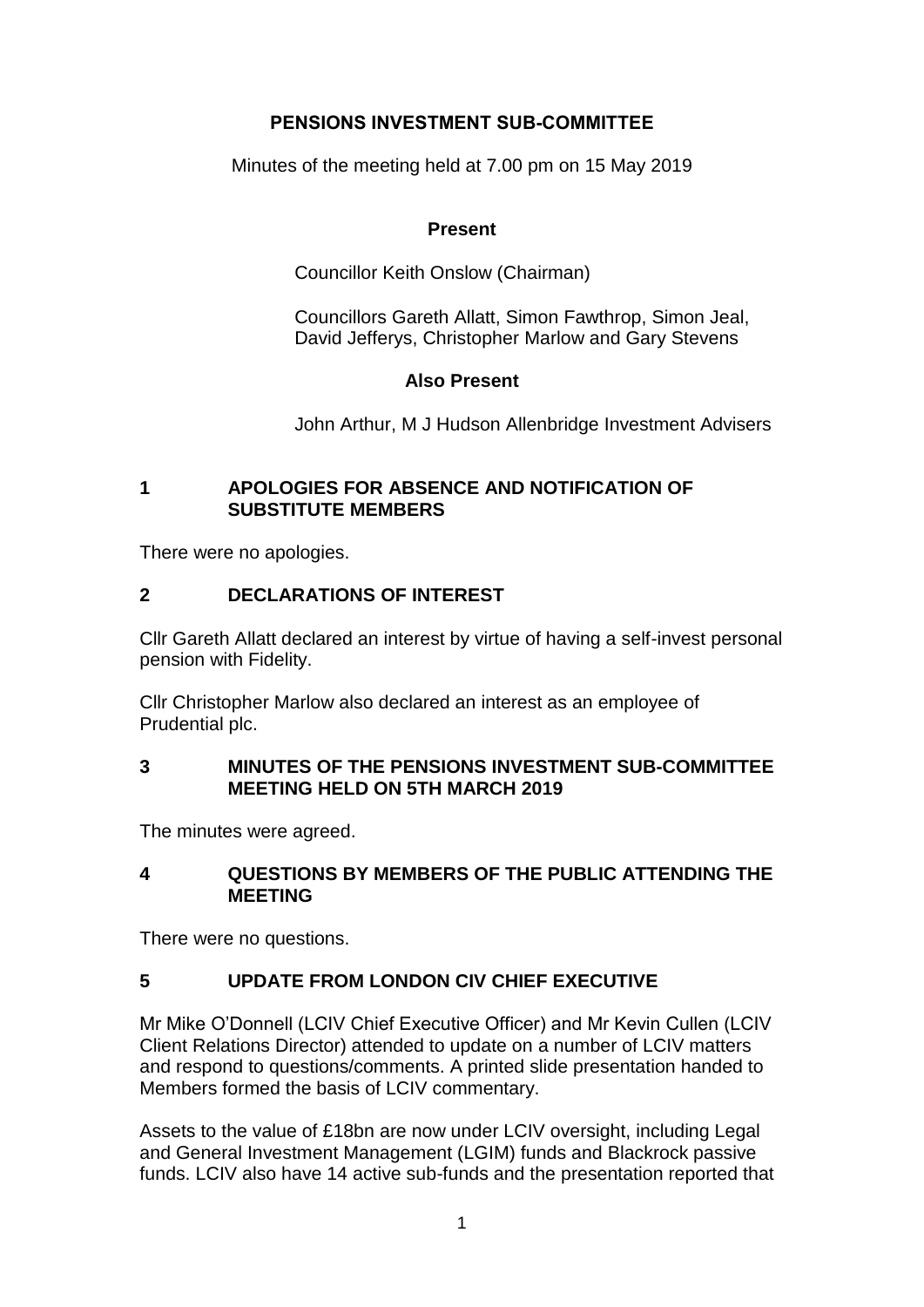over 50% of London's assets are now pooled. A Quarter 2 London Local Authorities (LLA) Investment Forum would also take place on  $6<sup>th</sup>$  June 2019 and consultation is in progress concerning a Service Level Agreement (SLA) with each LLA. An organisation chart for the LCIV outlined a current staffing structure including details of vacant posts.

The presentation also outlined the LCIV's governance structure and oversight arrangements. The LCIV Board provides independent oversight acting in the interest of all LCIV shareholders (comprising three executive and seven independent non-executive directors and one independent chair). External independent oversight is provided by: the Financial Conduct Authority (approving persons, permissions for business and prospectus approval); the Depositary (providing independent oversight of assets to protect investors' interests); and Auditors (auditing the LCIV company and ACS pooling vehicle). Government oversight is provided by the Ministry of Housing, Communities and Local Government (looking at progress against pooling criteria).

Details of the current LCIV fund offering were also provided. These comprised a fund for UK equities, six funds for global equities, a fund for emerging market equities, four multi-asset funds, and two fixed income funds. Total Assets under Management (AUM) for the funds amounted to £8.2bn. Details were also provided of a further 14 fund products being planned for launch and their progress. Future launch of four of the products (Private Equity, Global Equity Blend, Active Credit Blend and UK Credit) is subject to demand in the selected strategy.

Starting his presentation, Mr O'Donnell congratulated L B Bromley on achieving its nationally recognised performance awards. Mr O'Donnell had completed just over two months as CEO with previous experience including Director level finance responsibility in Local Government and previous involvement in establishing the LCIV.

The LCIV aimed to add value to London boroughs and help boroughs meet their pooling requirements. With pooling mandatory, Mr O'Donnell looked to help facilitate a response to the requirement.

New LCIV governance arrangements were introduced last autumn in response to the earlier Willis Towers Watson review of LCIV governance and Mr O'Donnell outlined the LCIV's position on matters of concern for L B Bromley.

## Remuneration Policy

This is being reviewed by the LCIV and a number of boroughs are concerned about LGPS provision for LCIV staff. Ongoing LGPS membership will be looked at and Mr O'Donnell referred to pension fund options. New joiners subsequently promoted to salaries over £120k will not be entitled to LGPS membership; it is necessary to bring forward the review and report to the LCIV Shareholders Committee this summer.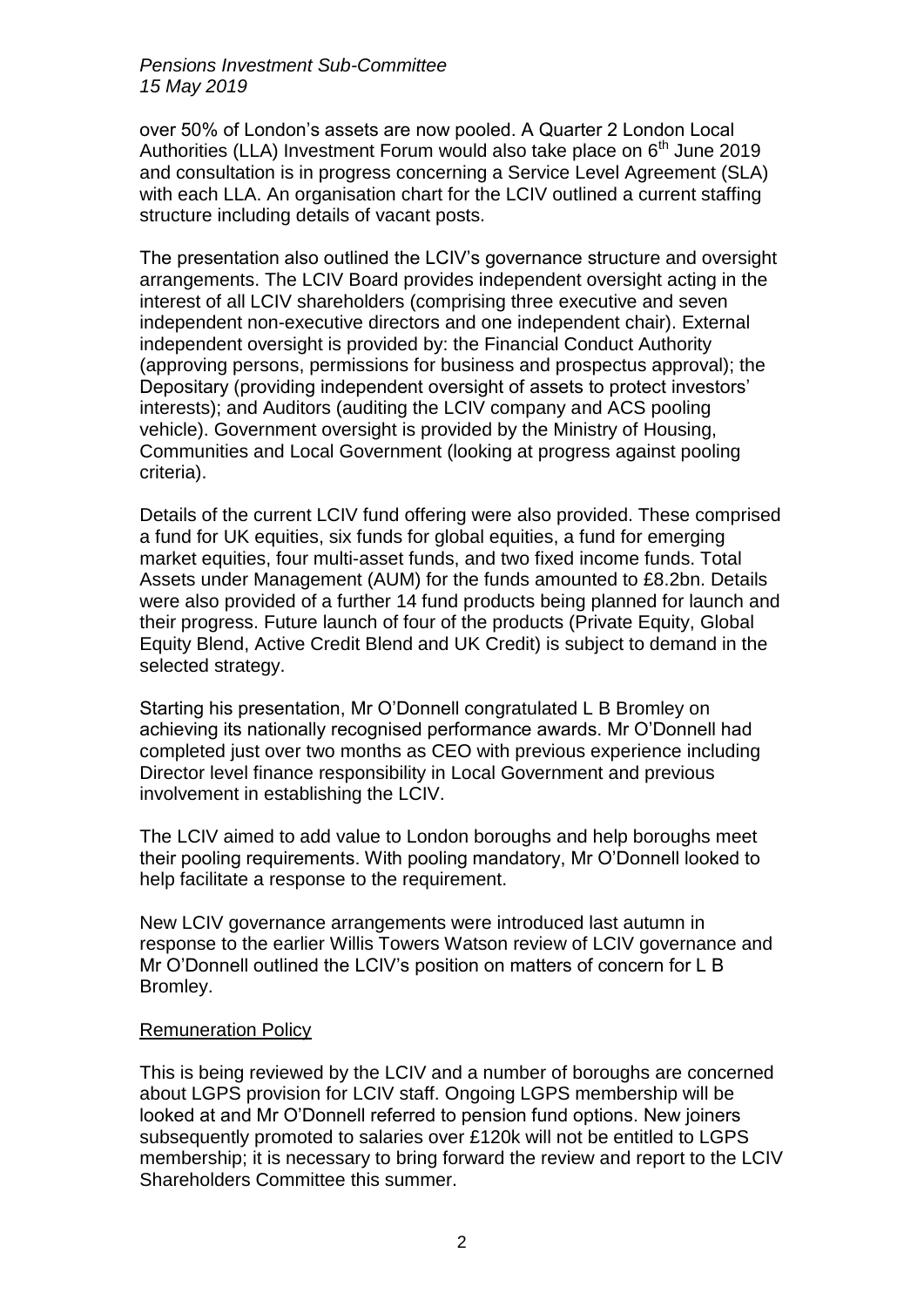# LCIV Chair

The term of the current Chair, Lord Kerslake, will end in September 2019. Any decision on continued appointment will need to be endorsed at the LCIV Annual General Meeting (AGM) this summer.

# Broader Permissions

A decision had been taken at the  $31<sup>st</sup>$  January AGM for the LCIV's 'business purpose definition' to be amended so the LCIV can have broader permissions. Originally, the LCIV was an FCA authorised operator of an ACS but is now defined as the FCA authorised company to provide a collaborative platform through which the Administering Authorities of the LGPS funds can aggregate their pension monies and other investments. Management of funds will provide the LCIV with flexibility for all London boroughs and arrangements can be set up for funds. Authorisation was given at the AGM to ask shareholders to sign a letter confirming approval to amend the Shareholder Agreement to reflect the LCIV's amended business purpose definition.

# Business Planning

Work with the Shareholders Committee would start soon on the medium term business model and decision making would take place later in the year. Overall, over 50% of London's assets are now pooled; by 2020 (following actuarial valuations), 95% of the value of a pool member's assets (at the point of investment) was expected by the Ministry of Housing and Local Government (MHLG) to be invested via a pool for revised strategies, with new investments outside only made in very limited circumstances. For all concerned with the LCIV pool, the question is what a sensible target and shared transition plan across London should look like.

## Chief Investment Officer (CIO) appointment

Although the CIO post has been vacant for some time, the LCIV are now close to an appointment. In the meantime, an interim CIO started the previous week.

## **Governance**

The LCIV is due to review its governance after 12 months of the new arrangements. This will be started by the Shareholder Committee considering the matter at its June meeting. The LCIV aim to provide good fund officers and deliver investment needs - the LCIV can deliver scale and invest in different areas e.g. infrastructure.

On custodianship, the cost per fund will vary, the LCIV using Northern Trust for custody. A number of boroughs have tendered for custodian services on non-pooled funds. Although the level of non-pooled investment is reducing, Northern Trust (through the LCIV) offers a low custodian rate for authorities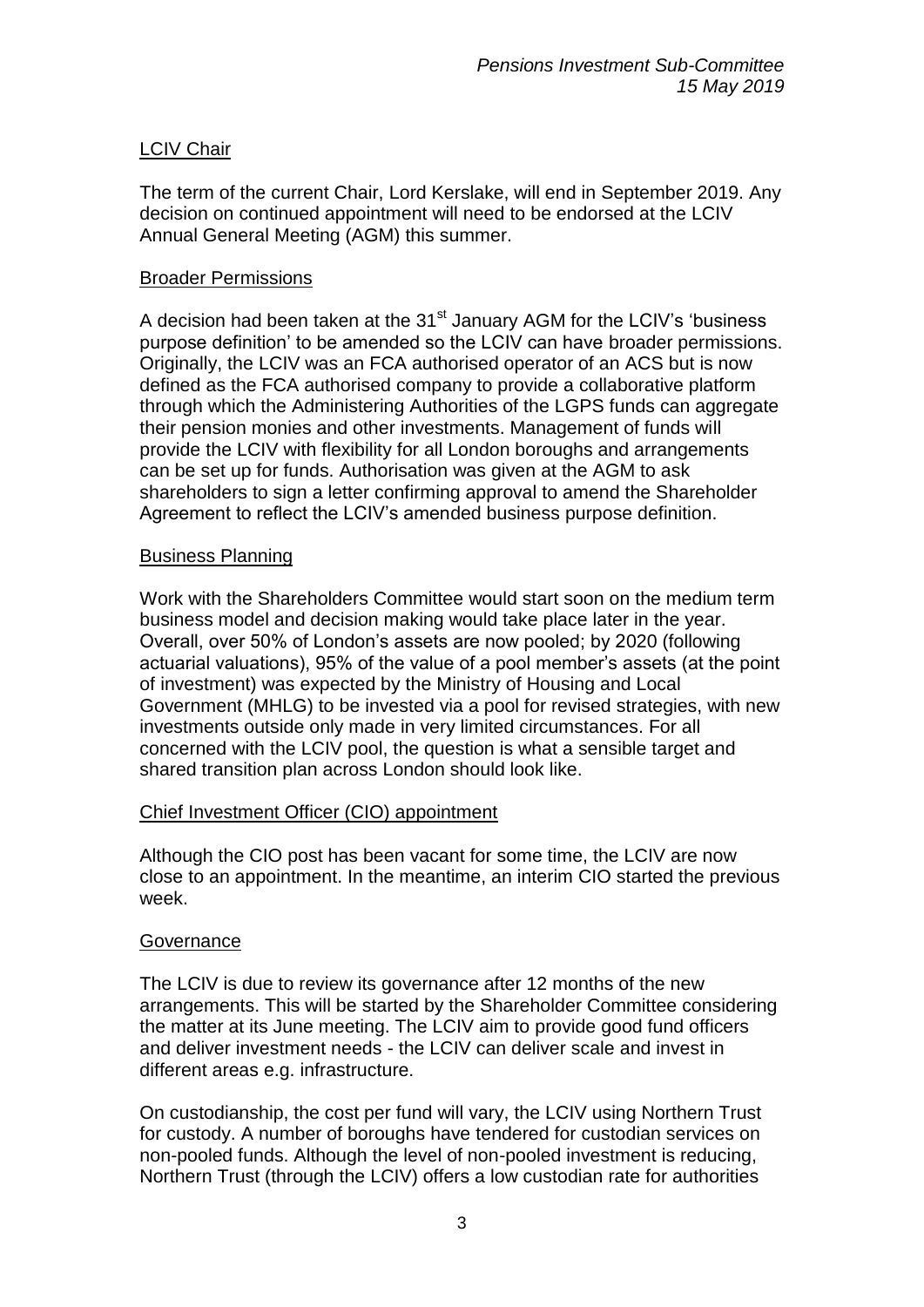with investments outside of the LCIV. Reference was made to the extra cost of custodianship fees in using the LCIV and LCIV advised that they would provide more details of the Northern Trust offer in this area.

Referring to consultation on statutory guidance for asset pooling, the Chairman highlighted the Government's intention for at least 95% of a Fund's assets to be invested through a pool. The Chairman felt the Government had not grasped the difficulties involved with this.

On performance, although there might be advantages in larger funds (e.g. lower fees), the Chairman indicated that smaller funds are better performing. He also felt there is little the LCIV can do to benefit L B Bromley's good performance; the performance of other boroughs in the LCIV will improve through benefiting from L B Bromley's performance.

The Chairman also highlighted his preference for the LCIV Chairman position to be appointed by competition for the next term. Another Member was concerned that the current LCIV Chairman might be automatically appointed. The Chairman's performance, he felt, has been poor and his position should have been re-considered following the Willis Towers Watson report; the process for appointment needs to be fair and independent.

The Member also suggested that the LCIV has moved away from its core mission, widening its scope. He likened Bromley's position to having a selfselect ISA where services provided by an adviser are not wanted. However, It seemed that L B Bromley is being intimidated into taking a course when its Fund is already performing well. He felt the LCIV should provide a passive offering and an active offering - the active element being available for poorer performing authorities with the passive element provided for L B Bromley.

Additionally, he felt that LCIV staff should not be LGPS members. However, the Chairman referred a salary cap (£120k) being in place above which LCIV staff are not eligible for LGPS membership; the LGPS membership part of the remuneration review has also been brought forward by the Chief Executive.

In considering any transfer from Bromley's Baillie Gifford Global Equities to the near identical Baillie Gifford fund held by the LCIV, the Chairman highlighted that fee savings via the LCIV's fund are not materialised for some six to ten years following transfer (given considerations such as legal costs, membership fee of the LCIV etc.). As such, he felt the benefits are too far into the future and L B Bromley is looking for something better. The Chairman also understood that the LCIV had negotiated standard rate fees for its Baillie Gifford product and there appeared to be no negotiation to reduce fees further.

Responding to the above points Mr Cullen made a number of comments including those summarised below.

 Concern about widening of scope was understood but Mr Cullen was not sure there has been much of this.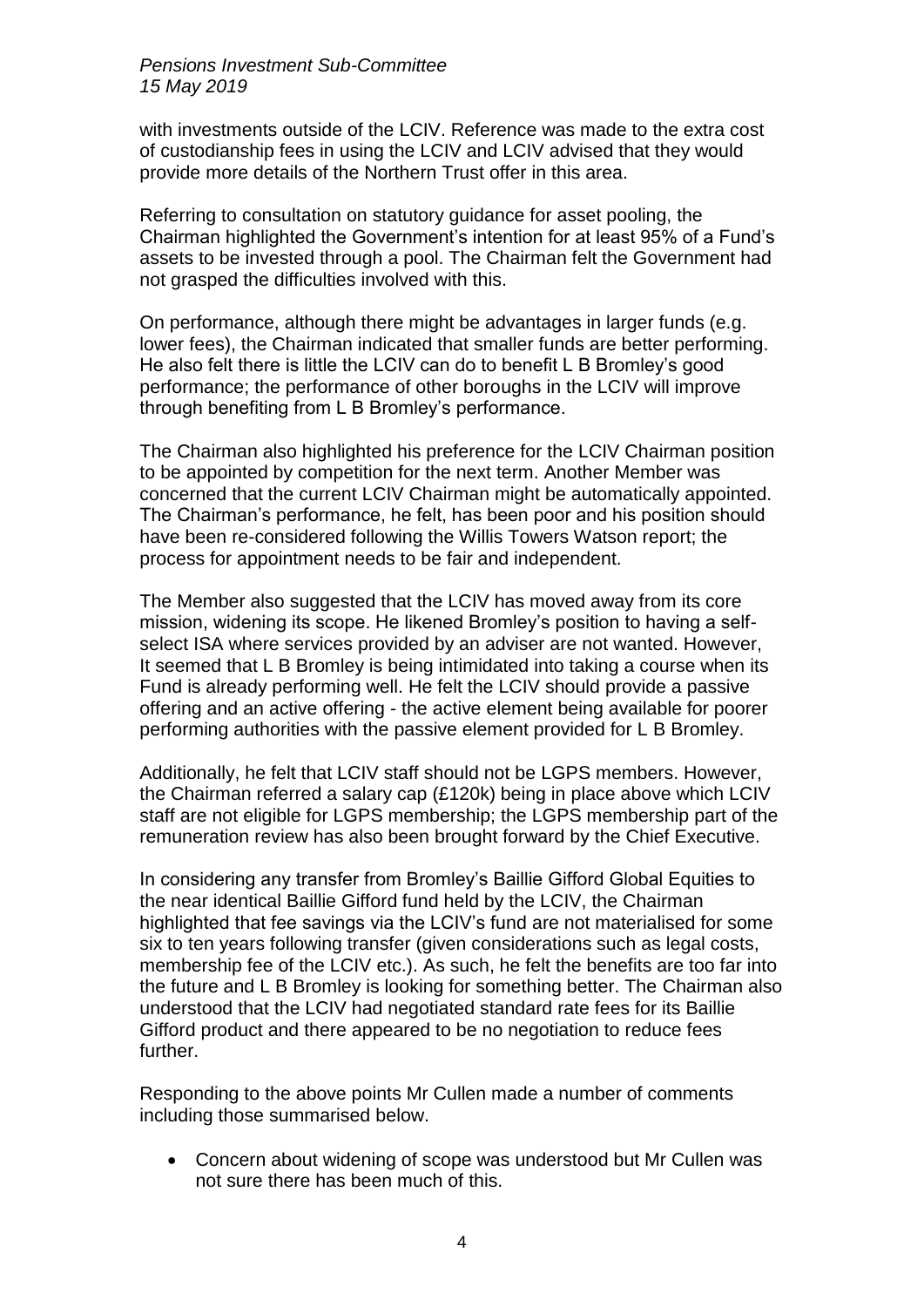- The LCIV set up funds within the parameters of the ACS as it originally set out to do. It is not for the LCIV to force boroughs to invest via its pool but in the context of Government pooling requirements it is necessary to satisfy risks of not doing so.
- A wider offer from the LCIV and change in the LCIV's business purpose would be for those boroughs who want to benefit from it. On options to invest, the LCIV generally offer active assets. The LCIV have a range of funds available and if it is necessary for L B Bromley to change its strategy the LCIV can offer products.
- Investment in the LCIV's Baillie Gifford product (global equities) does produce an immediate saving and the LCIV hoped to do some work on increasing the fee saving. Although the LCIV can offer a large scale fee saving, Mr Cullen hoped the LCIV can go further and he referred to savings in direct fees.

If investing through the LCIV, a question was asked on why it is necessary for L B Bromley to pay for add-ons that are not wanted. In such circumstances, L B Bromley should be able to opt for a passive approach and a "pay as you go" arrangement. Instead, it seemed the LCIV has a "one size fits all" approach; if it is necessary to spend £1bn through the LCIV, the client should expect a bespoke arrangement in line with the client's preference. Such an approach had not been developed - the LCIV seemingly having a top-down, monolithic approach.

Mr Cullen referred to the LCIV requesting a service fee and finance development fee - a decision for this being taken at the start of the LCIV so it could be established and running. Should L B Bromley not wish to invest in infrastructure it is not necessary to pay for that element. Some initial funding is necessary to develop the LCIV.

In further discussion, reference was made to the Council's duty to its residents. Referring to awards recently afforded the Council for its Fund performance, a Member indicated that L B Bromley would not be so persistent in its approach if it is not a high performing fund. He also noted that the LCIV still has a number of vacancies. Concerning scope widening, he heard at a previous meeting that the LCIV was applying for a dealer's licence and he sought a view on future LCIV direction.

Mr Cullen referred to pooling being driven by Government guidance needing all authorities to pool. There is sufficient flexibility not to go into a pool and the LCIV is not saying to boroughs they must pool. Instead, the LCIV is established to meet borough pooling requirements as they emerge. It looked to increase Assets Under Management (AUM) beyond 50%. The "Lift and Shift" phase has been slow and the fund launch programme needed to be more effective. It is open to question whether there are also options to work with other pools and it will be necessary to meet in this regard.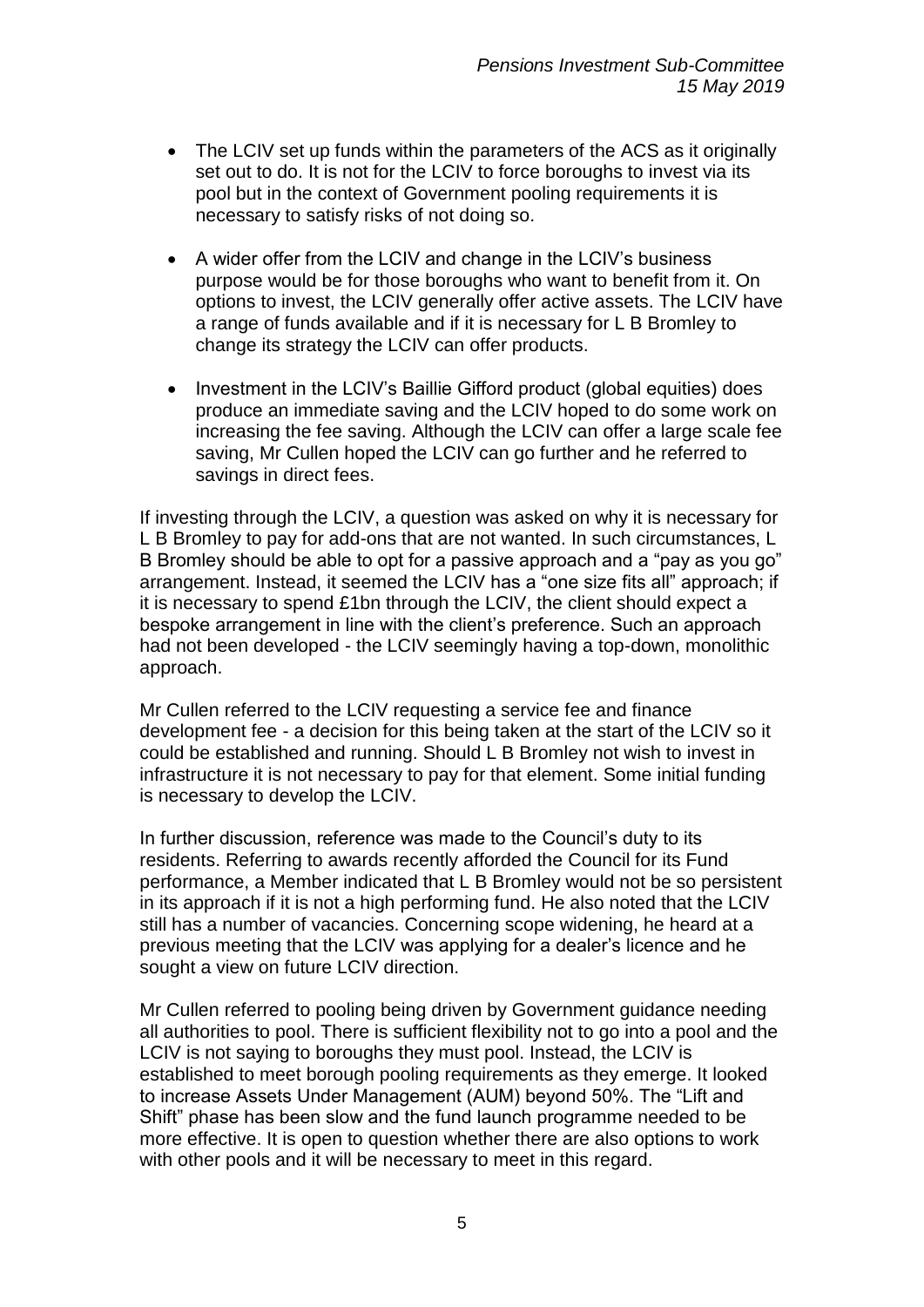Concerning LCIV vacancies, approval has been given to employ up to 35 staff but this is not to say 35 staff will be employed. A priority is to fill current vacancies. The LCIV has a model of everyday and project type work with a business model for this on a more flexible resourcing arrangement. This would be looked at under the Medium Term Financial Strategy (MTFS).

The Chairman was aware that other boroughs are also yet to pool and he asked why this was the case. Mr Cullen explained that there are various reasons. He indicated that one borough should start pooling in the next six months with another following closely behind. However, there is no movement with two other boroughs. Often it is a case of where a Fund's investments are.

A Member highlighted that the L B Bromley Fund can change a Manager when needing to do so but understood this would not be the case in the LCIV. Should the LCIV change and it became necessary to move assets, there would again be less authority/flexibility for L B Bromley to do so i.e. less opportunity for response. He suggested that L B Bromley's circumstances should be reflected in the MTFS investment approach. He also enquired of other assets that might be envisaged for the LCIV.

Additionally, the Member asked whether the current CIO appointment is interim and further enquired of the Chief of Staff role. In regard to the LCIV's current fund offering he asked whether the LCIV is planning to take on portfolio management for the funds; he also asked for details of any extra costs there might be (in this scenario) and how these might affect fee savings.

Mr Cullen indicated that there are no plans as yet to move assets around – this needed to be looked at by way of specific proposals. There are also no plans for direct management of assets which are all to be undertaken by Fund Managers. However, having 32 Funds in the LCIV, all undertaking investment in different ways, would undermine the benefit of the pool. There needs to be an element of coming together of approaches as an inevitable consequence of pooling. The LCIV is happy to send its product design to boroughs each quarter; however, it is not possible to build 32 different flavours in pooling as it will defeat the objective. Some compromise will be needed by boroughs and collaboration is key.

Responding to a further question, Mr Cullen indicated that costs associated with "Lift and Shift" (e.g. Stamp Duty) depend upon the asset class and the Director felt that the LCIV should assist boroughs in dealing with taxation for any transfer of investments. Rather than each borough have its own adviser and costs, one taxation adviser is best. Mr Cullen advised that the LCIV cannot co-ordinate transition; the LCIV can make more cost savings but need permissions to do so.

Members were also advised that the top borough for AUM with the LCIV is L B Bexley (active funds at 60%). Other boroughs behind L B Bexley are: L B Havering; L B Tower Hamlets; City of Westminster; L B Lambeth; and L B Merton.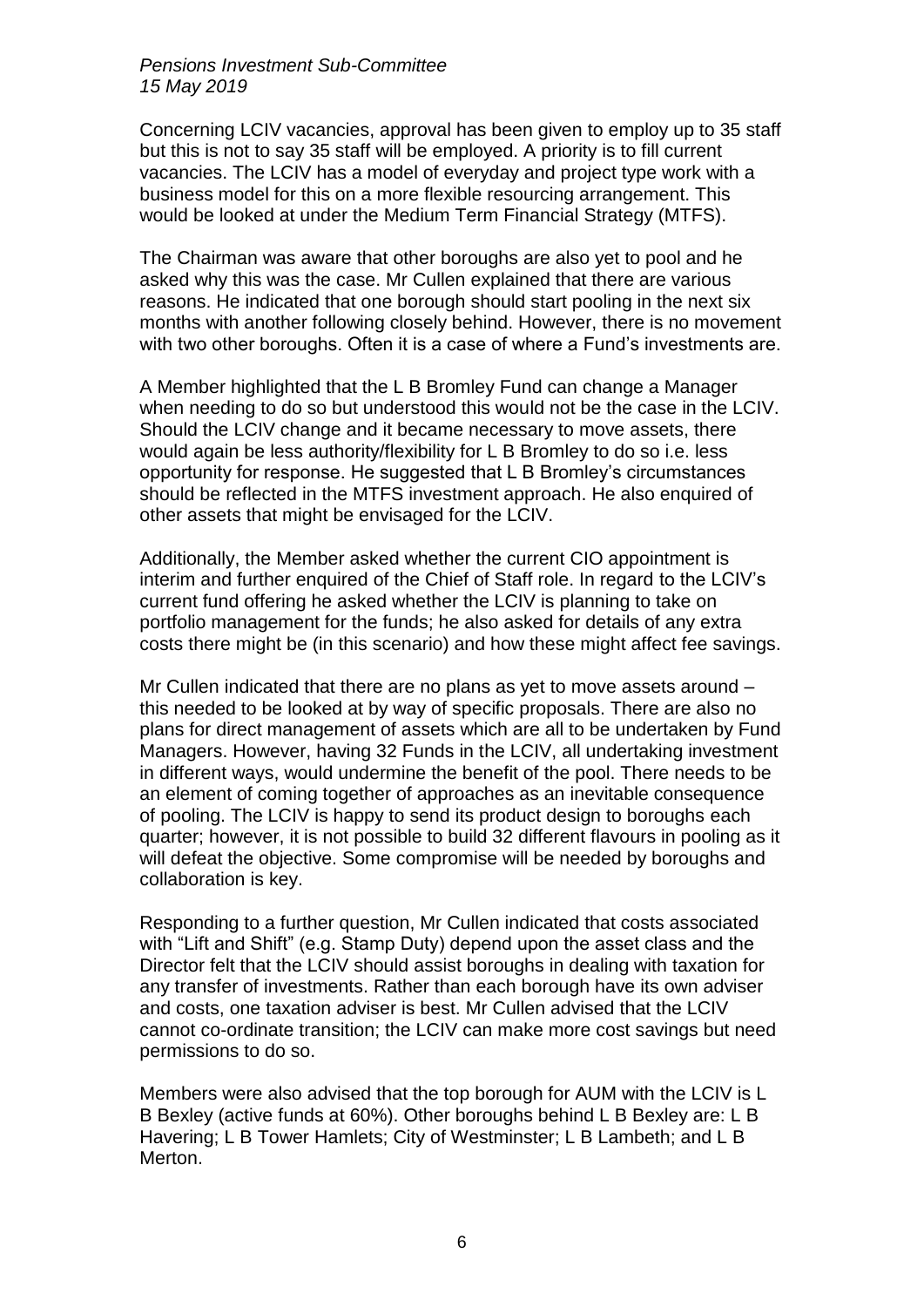The Chairman thanked Mr O'Donnell and Mr Cullen for attending.

# **6 CHAIRMAN'S UPDATE**

The Chairman had no update for Part 1 of the agenda.

# **7 DIRECTOR OF FINANCE UPDATE**

In updating the Sub-Committee, the Director of Finance highlighted a number of matters including those summarised below.

Local Government Pension Scheme: Fair Deal – Strengthening pension protection - Policy consultation

The Government had sought views on proposals to make amendments to the LGPS in England and Wales requiring service providers to offer LGPS membership to individuals who have been compulsorily transferred from an LGPS employer. The proposed reforms would mean that independent providers no longer have the option of providing transferred staff access to a broadly comparable scheme. Instead, employees would always have continued access to the LGPS.

A L B Bromley response had been sent to the Ministry of Housing, Communities and Local Government. The requirement would be a disincentive to businesses looking to compete for outsourced Council services. The requirement would, in effect, mean the LGPS being transferred to an independent provider who would then become an admitted body to a local Fund. The requirement, and a provider having to take on LGPS liabilities, is not sustainable in the longer term.

# Changes to the Valuation Cycle and Management of Employer Risk

Within this Government consultation is an intention to change the LGPS valuation cycle from three to four years, bringing the cycle in line with other Public Sector schemes. The consultation also refers to reviewing the risk that employers have in LGPS pension funds and looking at how this is assessed and managed. Currently, when a last remaining member retires it is necessary for an admitted organisation to pay the Council a cessation fee to represent liabilities to the Council. However, what would not be welcome is Councils having to accept such a liability when an organisation goes out of business.

# L B Bromley Pension Fund Audit Plan Report for 2018/19

The Director advised Members that the External Auditors will report to the Audit Sub-Committee on planning arrangements for the 2018-19 audit of the Fund.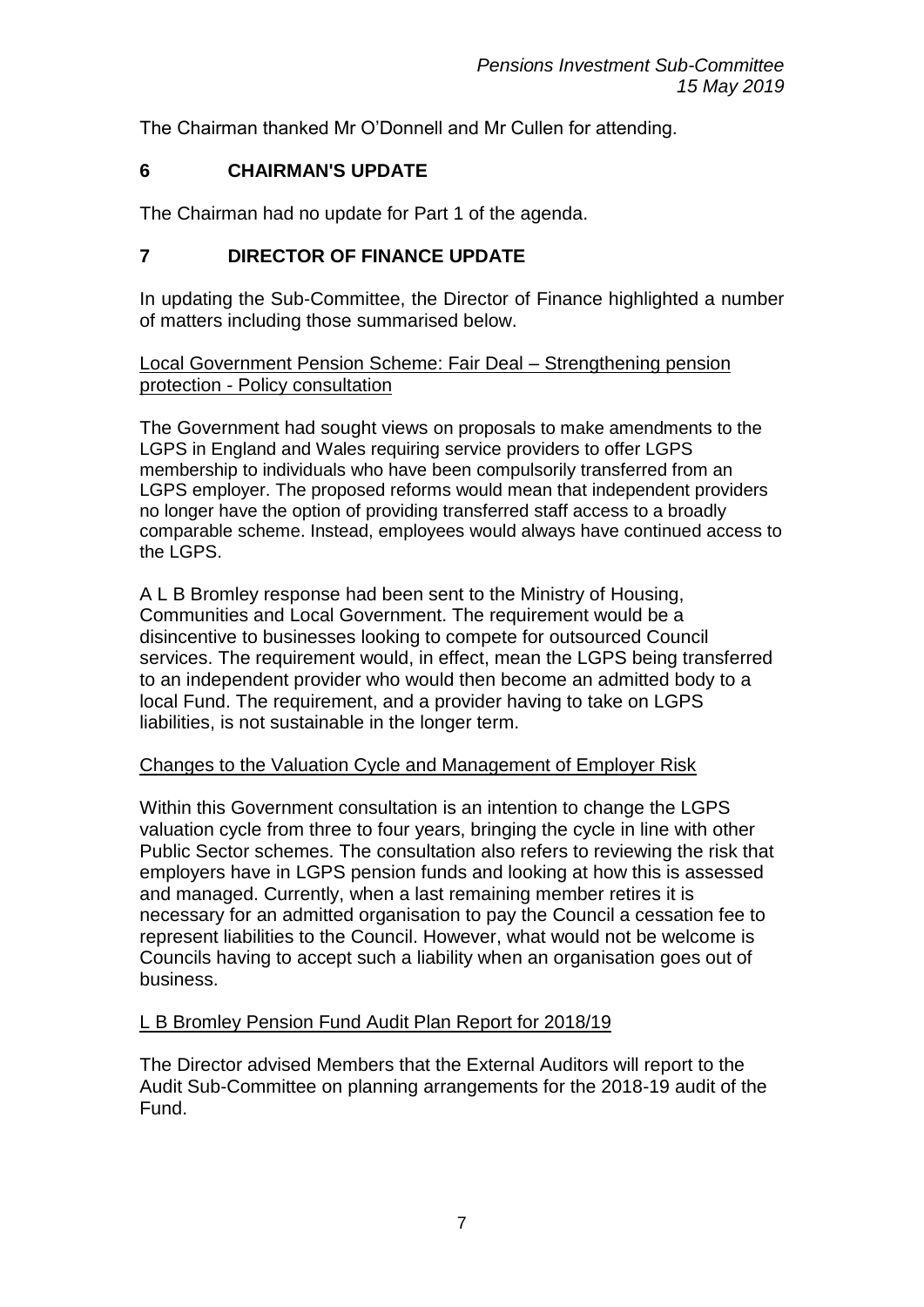# Local Pension Board (LPB) Membership

For the LPB member representative vacancy, a nomination for appointment would be considered at the General Purpose and Licensing (GP&L) Committee meeting on 16<sup>th</sup> May 2019. *(Democratic Services Note: Lesley Rickards and Vinit Shukle were appointed by GP&L Committee on 16th May 2019 as LPB member representatives for a four-year period from 1st July 2019 and Emma Downie and Pinny Borg were appointed by Full Council on 22nd May 2019 as LPB employer representatives for a four-year period from 1st July 2019)*.

# McCloud judgement

This relates to transitional protections given to scheme members in the judges and firefighters schemes as part of public service pensions reform who in 2012 were within 10 years of their normal retirement age. Tapered protections were provided for those 3-4 years younger. On 20th December 2018 the Court of Appeal found that these protections were unlawful on the grounds of age discrimination and could not be justified.

In all public service schemes, protections were applied to members of the schemes within 10 years of retirement. The form that protection took varies from scheme to scheme. Although the case only directly relates to two schemes, it is anticipated that the principles of the outcome could be accepted as applying to all public service schemes. If the protections are unlawful then members found to have been discriminated against will need to be offered appropriate remedies to ensure they are placed in an equivalent position to the protected members.

Government are expected to appeal to the Supreme Court (as final court of appeal) but should the Government lose, the decision could potentially cost the Council between £1m to £2m per annum which will be dependent on the implications of resultant changes to LGPS. It was understood the matter can take up to 12 months afterwards to remedy and in either case of the Government winning or losing, a valuation would be needed.

## Exit Cap of £95k

The Director also explained a Government proposal on exit costs for staff which will be capped at a maximum of £95k, including pension strain costs (where there is a clear shortfall in the assumed level of funding needed to provide benefits - often occurring when benefits are drawn by Fund members earlier than expected). On behalf of the Sub-Committee, the Director would support the change.

## Draft Service Level Agreement (SLA) between L B Bromley and LCIV

Concerning the LCIV's proposed SLA with each London borough, the Director referred to a change in the LCIV service(s) to boroughs.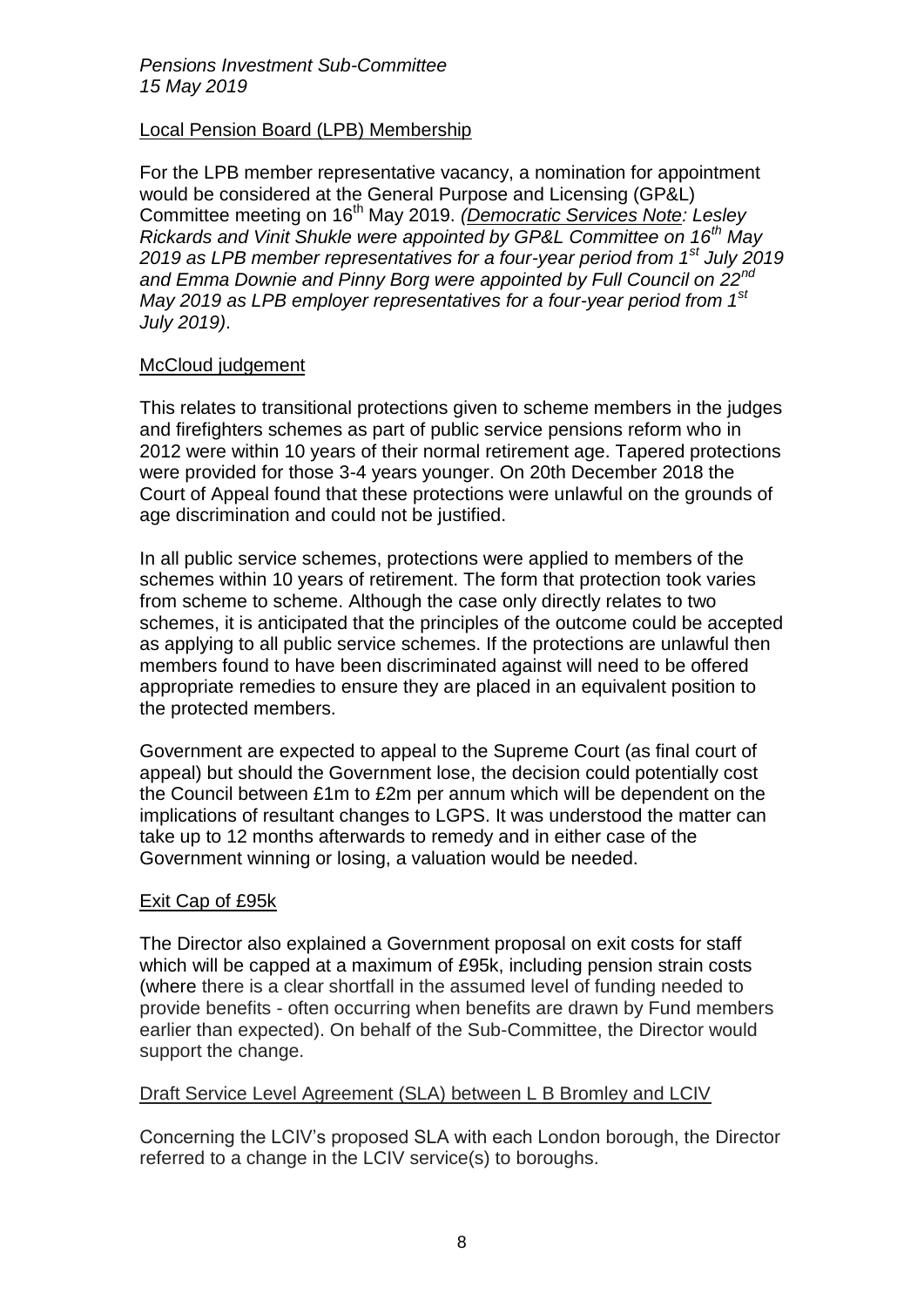# Good Governance Survey

Governance proposals in the Government survey centred on the following options:

- Option 1 Introduce guidance or amendments to LGPS Regulations 2013 to enhance the existing arrangements by increasing the independence of the management of the fund and clarifying the standards expected in key areas;
- Option 2 Greater ring-fencing of the LGPS within existing structures greater separation of pension fund management from the host authority, including budgets, resourcing and pay policies;
- Option 3 Use of new structures: Joint Committees; and
- Option 4 An alternative single purpose legal entity that would retain local democratic accountability and be subject to Local Government Act provisions. This might be through a combined authority route or through a public body established by statute.

The Director indicated that the Scheme Advisory Board is concerned about conflicts of interest. For L B Bromley, the options could mean the Director of Finance role being separated from the Sub-Committee's role in view of the Director being seen to support the Council's Executive function as well as the Sub-Committee. As such, a separate Section 151 (S.151) officer would need to be in post to support the Sub-committee. In addition to L B Bromley, Treasurers in other authorities were also taking a robust view on this that such changes are unnecessary.

A Member could understand why it seemed necessary to create the separation but a certain level of staff is needed to manage a separate entity. A need could be seen where Councils are merging and he indicated that the concept is worth considering in a proportionate manner. However, the Chairman saw another S.151 officer as expensive with no evidence to suggest the current system is not working. The concept was also opposed by another Member and the Director suggested the actuary's role for L B Bromley is helpful in this regard. It would also be difficult to recruit the necessary staff – a significant proportion of S.151 positions in London have interims; additionally, the Chartered Institute of Public Finance and Accountancy (CIPFA) has also expressed concerns that many of the options are not necessary and could become unnecessarily costly. However, CIPFA has written to Finance Directors about the need to ensure there are adequate staff resources for administering authorities of the LGPS, with the many changes taking place.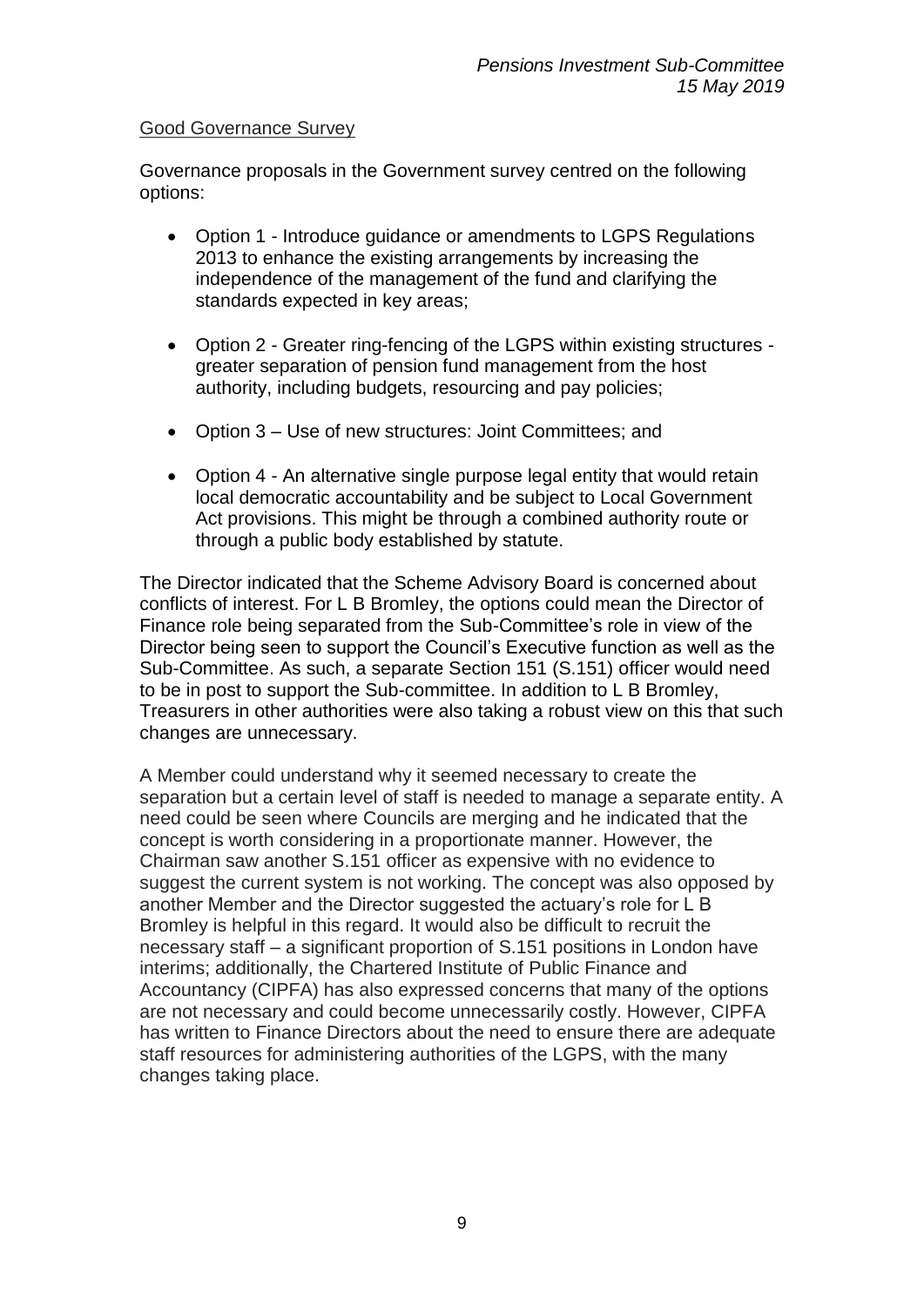# **8 PENSION FUND PERFORMANCE Q4 2018/19**

## **Report FSD19060**

The market value of the Fund ended the March quarter at £1,039.2m (£963.7m at 31<sup>st</sup> December). A detailed report from MJ Hudson Allenbridge on fund manager performance for the quarter was appended to Report FSD19060 as was historic data on the Fund's value.

With market conditions positive in Q4, particularly for equities, the total Bromley fund return was +8.68% against a +6.60% benchmark exceeding the Q3 fall. Nevertheless, the Fund's annual return of +7.99% was slightly below the +8.27% benchmark. Details of individual fund manager performance against their benchmarks for the quarter, year to date, 1, 3 and 5 years and since inception were also appended to Report FSD19060.

The Fund's medium and long-term returns have remained very strong overall underlining a consistently strong Fund performance over a long period. In addition to winning the LGPS Investment Performance of the Year in 2017, the LGPS Fund of the Year (assets under £2.5bn) in 2018, L B Bromley also recently won the Pensions, Treasury and Asset Management Award at CIPFA's Public Finance Awards 2019.

Concerning a previous recommendation to invest the balance of the Blackrock Global Equities fund in a Fixed Income fund following implementation of the revised Asset Allocation Strategy (less a sum to meet the cash shortfall during 2017/18), a Multi-Asset Credit fund was subsequently suggested as an alternative to Fixed Income. MJ Hudson Allenbridge was asked to provide further details and their report on the matter was also appended to Report FSD19060.

With a £2.1m cash surplus generated during 2018/19 (excluding reinvested income), a reduced sum of £1.8m is now required to meet the Fund's cash deficit at 31<sup>st</sup> March 2019, leaving a sum of around £9.6m to be invested in a new fund (see below). A further appendix to Report FSD19060 outlined details of early retirements.

On admission agreements for outsourced services, Mytime Active ceased as an admission body on 31st March 2019 with four active members remaining in the scheme. The cessation debt and deficit repayment plan are being finalised for agreement by the Director of Finance, in consultation with the Chairman and Chairman of the General Purposes & Licensing Committee under delegated authority from that Committee. Additionally, the actuaries are considering a transfer payment for GS Plus and the Sub-Committee would be updated in due course.

Future Fund Manager attendance at Sub-Committee meetings, was scheduled as follows: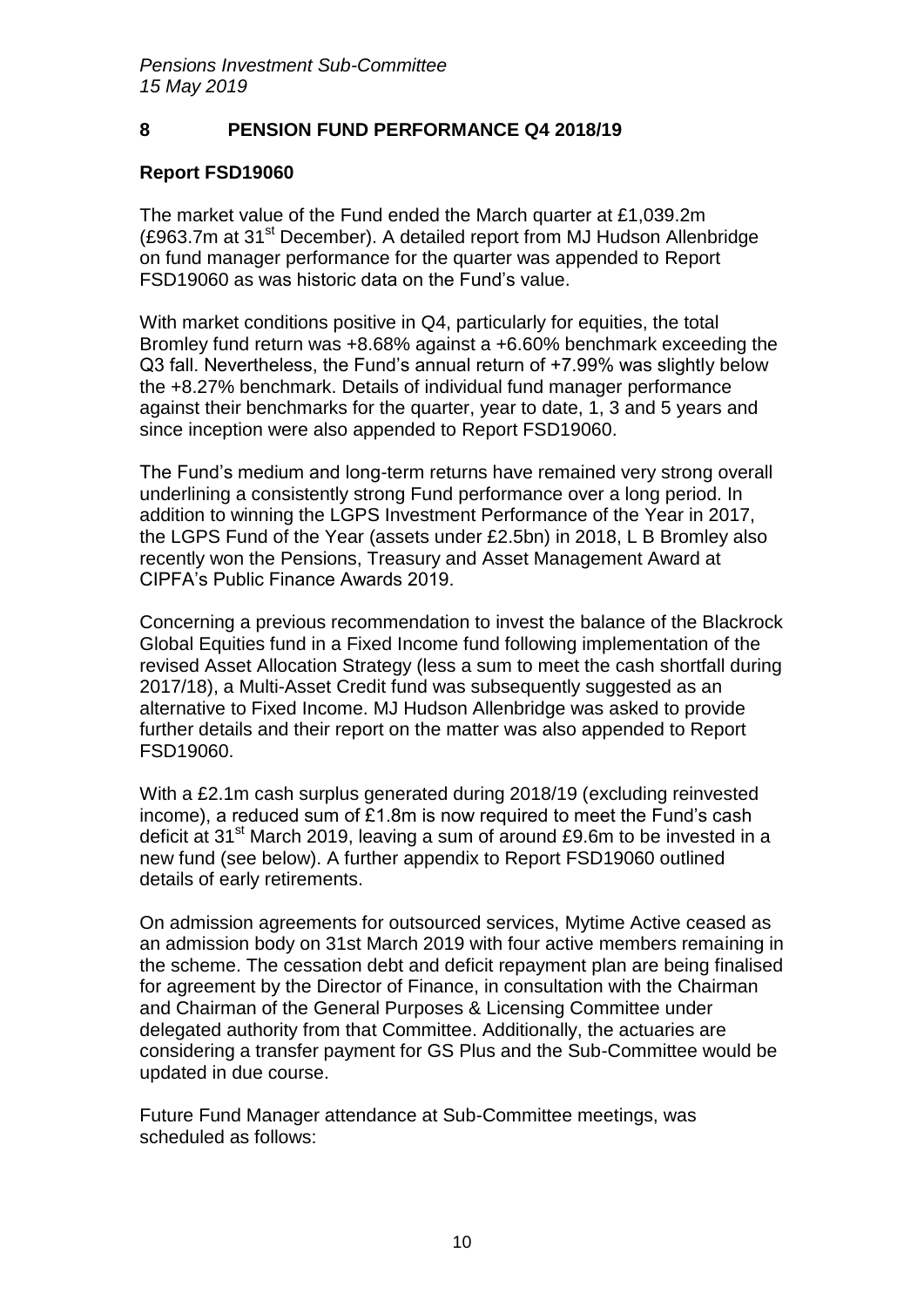- 24th July 2019 Fidelity (fixed income, multi-asset income and property)
- 27th August 2019 Schroders (multi-asset income)
- 3rd December 2019 Baillie Gifford (global equities and fixed income)
- 3rd January 2020 MFS (global equities)
- 13th February 2020 Fidelity (fixed income, multi-asset income and property).

Final outturn details for the 2017/18 Pension Fund Revenue Account and the provisional outturn for 2018/19 were also appended to Report FSD19060 along with Fund membership numbers.

Mr Arthur provided a brief commentary on global economic and market conditions for Q4 2018/19 drawing comparison to how market conditions were much less favourable in Q3. Markets turned around rapidly in Q4 as the Fed changed its view on continuing to raise interest rates and removed the threat of further rises. As such, with a change in central bank policy, all asset classes showed a positive return. US-China trade tensions also looked set to be potentially resolved and major central banks titled towards a more accommodative stance and back to stimulating the economy.

Performance of the L B Bromley Fund has been strong long term against its Strategic Benchmark and in absolute terms. Over 5 years the Fund has returned 11.6% per annum and over 15 years, 8.9% per annum. Mr Arthur is not unhappy with Bromley's Fund Managers but anticipating continued market volatility with more quarters similar to the last few, and an expectation of lower returns, Mr Arthur provided some recommendations for adjusting allocations.

Given Mr Arthur's current 2-5 year market outlook, and being uncomfortable with the Fund's overweight position against its Strategic Benchmark in equities (Mr Arthur also felt that equity had over-performed), he asked the Sub-Committee to consider selling the 1.1% of the Fund currently held in Blackrock's Enhanced Alpha Global Equity Fund so reducing equity exposure from 63.4% to 62.3% and lowering the overweight position in equities from +3.4% to +2.3% against the Strategic Benchmark. As the Fund is currently 1.3% underweight in its Multi Asset Income (MAI) mandates, Mr Arthur suggested the Blackrock funding be reinvested in the Fidelity MAI Fund.

Mr Arthur also favoured a further reduction in equities to the Strategic Benchmark level of 60% requiring a sale of some of the Baillie Gifford equity or the MFS equity. Mr Arthur's preference was for Baillie Gifford as their equity portfolio accounts for over 40% of the Fund and is one of the main determinants of the Fund's future performance against Benchmark. If reducing equity to 60%, Mr Arthur recommended reinvesting the extra (some 2%) in Fidelity's Multi Asset Credit Fund (currently yielding 6% return and targeting a 5% return across a full market cycle rather than targeting a benchmark) along with 2% from Fidelity's Fixed Income mandate, leaving the Fund with 10% in the existing two bond mandates (Fidelity Fixed Income and Baillie Gifford Fixed Income) and 4% in Fidelity's Multi Asset Credit Fund (as an Absolute Return Bond Fund). This could be seen as the first step in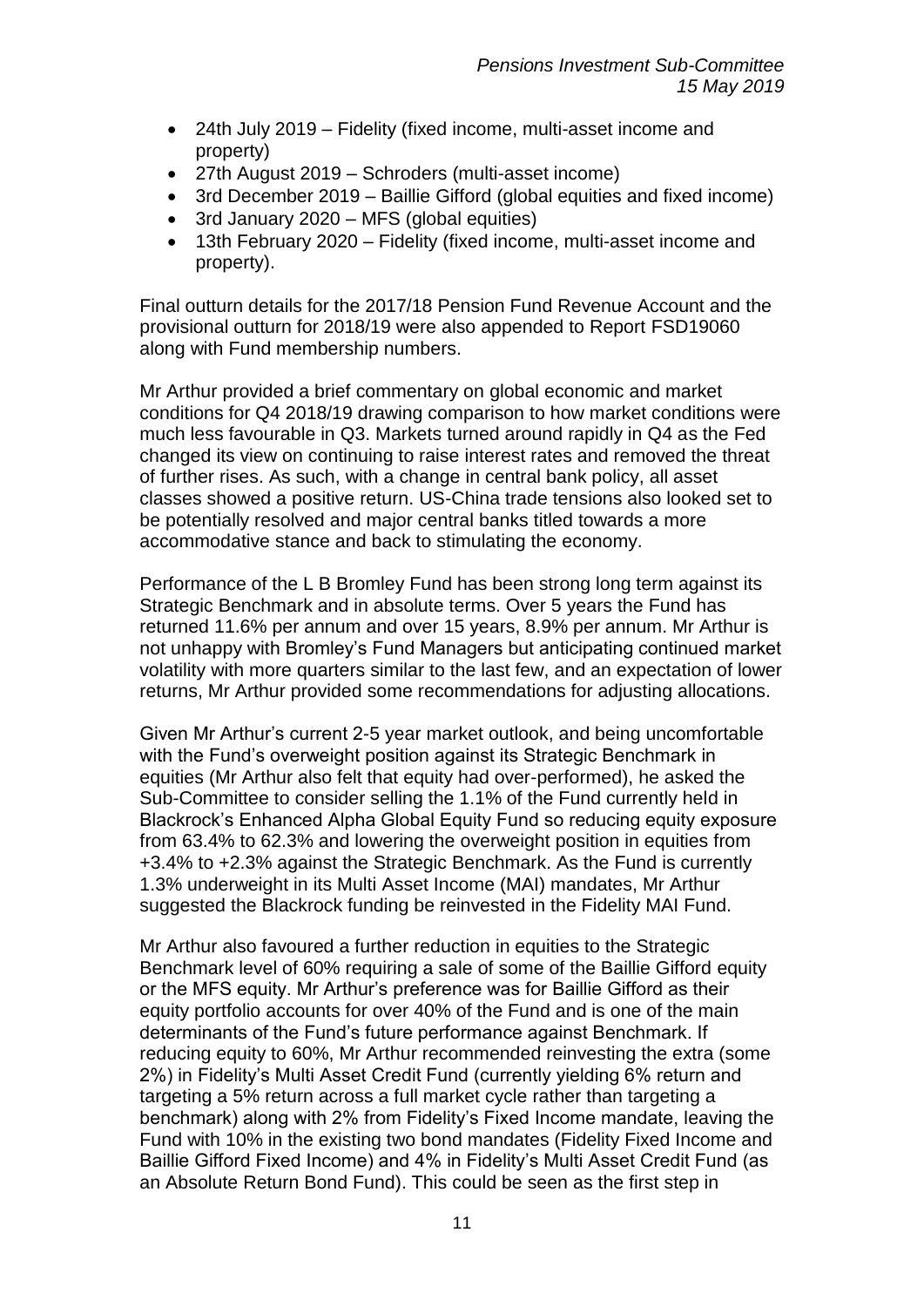moving all of Fidelity's current mandate across to their Absolute Return mandate in due course. Mr Arthur expected the Fund's two Fixed Interest mandates to deliver low returns, potentially no more than the current yield of around 2% per annum.

The Chairman had visited Fidelity offices in January about the Multi Asset Credit Fund and a presentation on the product would be given at a future meeting. Mr Arthur preferred more multi-asset income, being currently sceptical of other asset classes (in view of anticipated market volatility).

The Vice-Chairman supported a re-balance of fixed interest and if risk is not needed another Member preferred its removal foreseeing both volatility and a future recession. With a 2% fixed interest return he asked whether something active might be worthwhile or considering a Manager who might achieve better returns. He was less convinced on absolute return funds and not keen to take multi-asset credit forward at this point preferring to first see more evidence of bond fund performance. He was however supportive of money in Blackrock's Equity Fund going to Fidelity's MAI Fund.

Mr Arthur was not so inclined towards passive bond funds and would push against the Fund having a passive bond manager. Fidelity's Fixed Interest is a conservative mandate which achieves through duration – this magnifies interest rate moves. Bonds are inclined to provide either interest payments or they go wrong. The Finance Director indicated benefit in considering the Multi-Asset Credit Fund at a later meeting and Mr Arthur would circulate facts for the meeting.

Members supported moving funds from Blackrock's equity mandate to Fidelity's MAI Fund. The Chairman also highlighted that the Fund's actuarial review (triennial review) was taking place. Practically, (a larger) rebalancing of Fund assets would take place next year in response to the review; nevertheless, the Sub-Committee would look at Fidelity's Multi-Asset Credit in July. Concluding debate on the matter, the Chairman summarised the Sub-Committee's views as:

- move money from Blackrock's equity fund to Fidelity's MAI Fund;
- consider Fidelity's Multi Asset Credit Fund at the Sub-Committee's July meeting; and
- undertake any (larger) asset allocation shift next year (following outcomes from the triennial actuarial review).

Concerning Schroders Multi-Asset Income Fund the and their proposal to switch the current dollar based fund for L B Bromley to a sterling fund (agreed at the Sub-Committee's previous meeting), the Chairman indicated that a delay was being encountered with the new fund and Mr Arthur was having further discussions with Schroders. The MAI Fund would switch to the new sterling Fund when conditions are met.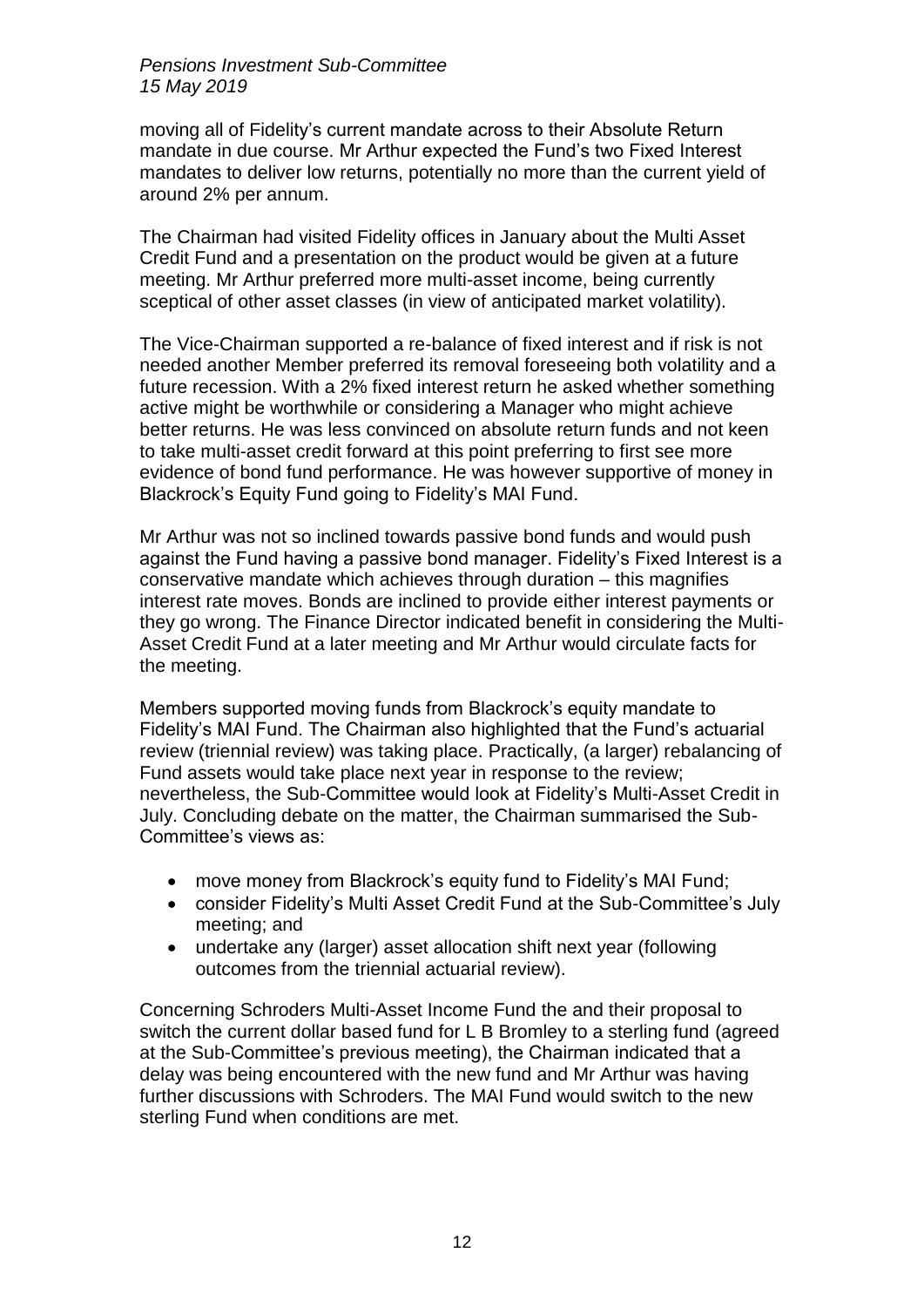*(Democratic Services Note: as Members were content earlier in the meeting to re-order the agenda, this item was taken towards the end of the meeting. As the time was approaching 10pm, a vote was taken at the Chairman's initiative on whether to adjourn or continue the meeting. Upon a vote Members agreed to continue the meeting and conclude the Sub-Committee's business.)*

Concerning a £12.193m surplus in the Pension Fund Revenue Account, surplus cash not needed to pay pensions would be invested. Auto-enrolment and permanent recruitment of social workers also contributed to increased employee numbers in the Bromley Scheme (from 6.198 at 31<sup>st</sup> March 2018 to 6,316 at 31st March 2019).

# **RESOLVED that:**

**(1) the report be noted including MJ Hudson Allenbridge's report at Appendix 6 to Report FSD19060 concerning the review of Fixed Income;** 

**(2) funds currently held in Blackrock's Enhanced Alpha Global Equity Fund be sold and transferred to L B Bromley's Pension Fund holding in Fidelity's Multi-Asset Income (MAI) Fund; and** 

**(3) Fidelity's Multi Asset Credit Fund product be considered in further detail at a future meeting.**

# **9 PENSION FUND - INVESTMENT REPORT**

MFS reported on the performance of their Global Value Equity Fund for L B Bromley. MFS were represented for the item by their Investment Product Specialist Director and their Relationship Management Director.

Providing a 12 month performance overview to 31<sup>st</sup> March 2019, an executive summary showed performance over one year, three years, five years, and since inception (18th December 2013). Over three years, five years and since inception, gross performance has been in excess of 13% with net performance for the same periods over 12%. One-year performance was a little less at 11.35% gross and 10.87% net against an MSCI World Index (net div) of 11.98%. Detractors for the one-year performance review were stock selection in information technology, consumer staples and energy along with an overweight position to financials. Stock selection in industrials and materials contributed to performance. A subsequent slide highlighted performance results as of  $31<sup>st</sup>$  March 2019, (gross and net of fees GBP), relative to the MSCI World Index (net div) covering: 2018/19 quarterly returns; annual returns for each year since 2016 (including 2019 year to date); and annualised returns for the periods of 1 year, 3 years, 5 years and since inception. An analysis was also presented of historic relative outperformance between July 2003 and March 2019 over rolling 10, 7, 5 and 3 year periods against the MSCI World Index (net div). MFS tended to outperform in falling markets. In terms of historical relative performance in diverse markets, the number of outperforming quarters exceeds the number of underperforming quarters between July 2003 and March 2019.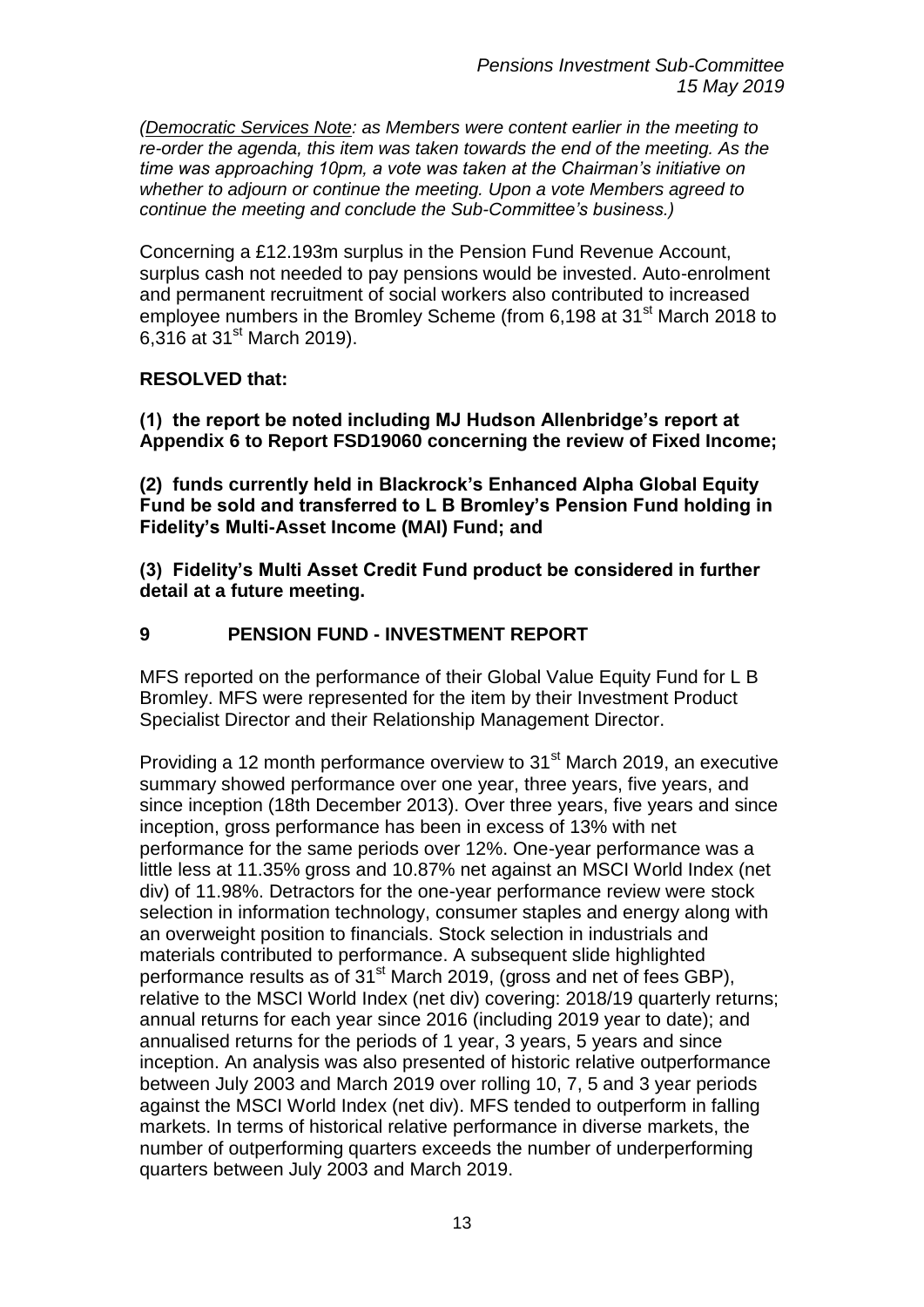The MFS presentation also included content on their investment approach where an emphasis is placed on valuation and business durability to exploit market inefficiencies. Further reference was made to Global Value and Growth Valuations and performance drivers of sectors showing top contributors and top detractors. Another slide indicated certain big name stocks that MFS would not be inclined to invest in with data to show why this should be the case. An investment case study in this regard was provided on Apple where comments were made on what there is to admire about the company but also reasons why MFS feel it is necessary to be cautious. Specific performance drivers in stocks were also highlighted with the names of top contributors and top detractors provided. Additionally, an investment case study was provided on Diageo with key points highlighted focusing on the long term compounding power of the business. Companies such as IT consultancies were considered by MFS to be more durable.

Details were also provided of significant transactions by MFS from 1<sup>st</sup> April 2018 to 31<sup>st</sup> March 2019 comprising securities purchased and securities sold. A further investment case study was provided on Accenture with a subsequent slide showing sector weights relative to the MSCI World Index. This indicated the percentage of MFS investment per sector as at 31<sup>st</sup> March 2019 and the benchmark for each sector along with the percentage of underweight/ overweight exposure in each of the sectors and details of the largest holdings by MFS. This was followed by weightings of MFS investment by region and country including regions underweight/overweight. It was explained that U.S. companies had been successful through cost cutting and there are unsustainable high margins in the U.S.

A further slide covered Domicile and Revenue weightings by region with 20.5% of MFS Global Value Equity invested in emerging markets (by revenue). The final slide identified specific characteristics of the MFS Global Value Equity Portfolio along with a listing of the top ten company holdings by MFS. The remainder of the MFS presentation material related to ESG matters and an appendix covered: Portfolio Holdings; Historical Risk Appetite; Market Capitalisation (GBP); Composite Performance (GBP); Structure and Additional Information; Disclosure; and Composite Report (GBP).

In discussion, the Chairman highlighted a 2.2% holding in AON PLC and a brief explanation was given for the holding along with a brief outline of the company's business model. Concerning technology stocks, the MFS position on crypto currencies was also outlined.

It was not known how the China/US trade war might end up. Not investing in Huawei could benefit Apple. MFS also referred to Brexit and re-negotiation of the North American Free Trade Agreement (NAFTA). There is a role for individual analysts and it is necessary to model for each company and to look through cycles and find companies that will navigate returns.

Responding to a question on Microsoft, MFS acknowledged that Microsoft had turned itself around; however, MFS explained that they try not to invest in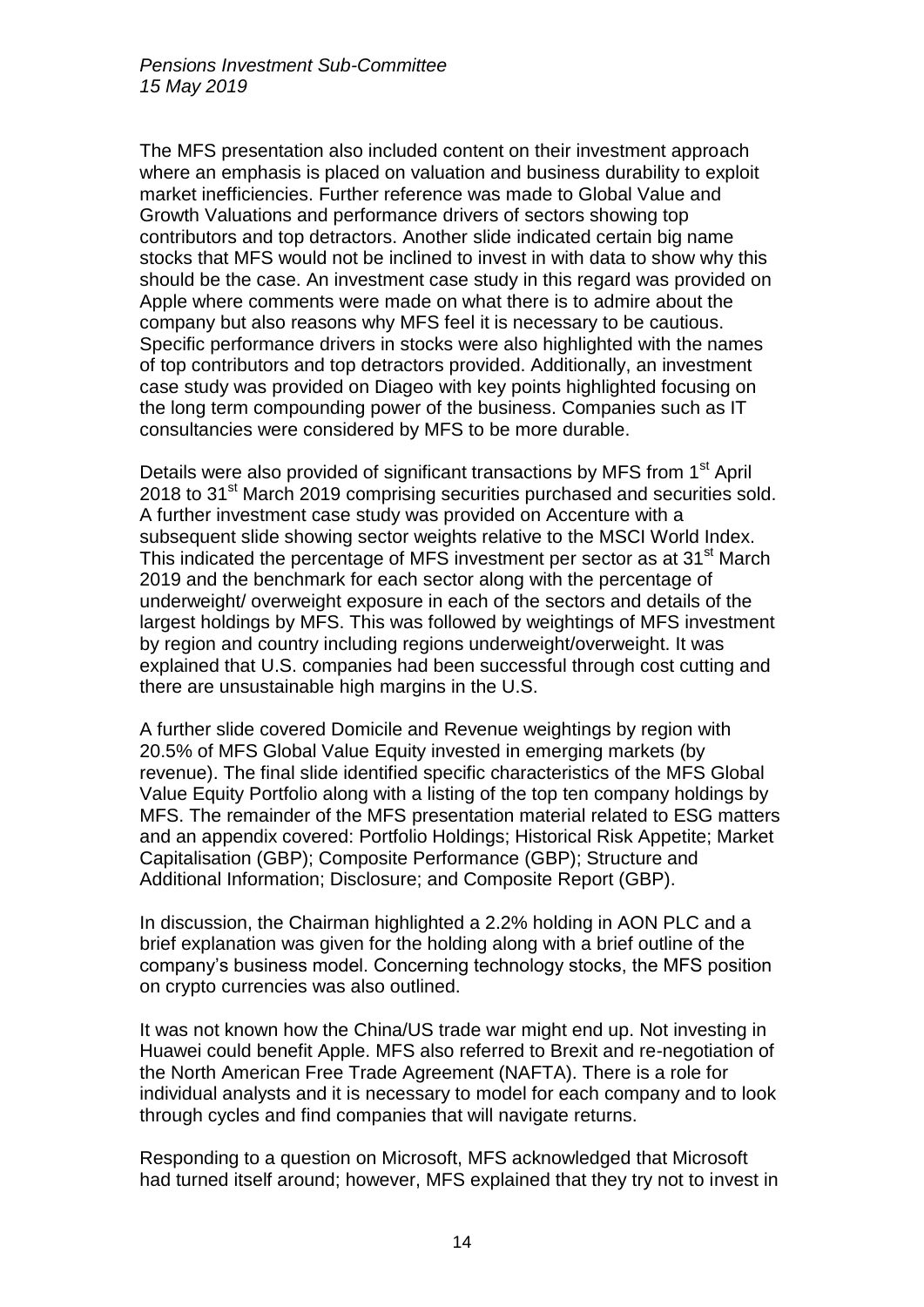a turn-around situation and Microsoft's valuation is not deep. Many of their markets were also second e.g. Azure. MFS suggested Pfizer Inc as an example of a "front runner" company which is also cheap. MFS also indicated Fidelity International financing services as a further example and there are other technology companies. Although such companies are not particularly exciting, they are attractive to MFS.

In terms of risks to the portfolio in the current macro environment, the energy sector posed a risk as oil prices are high; energy companies buy property etc and when the oil price falls the companies continue to have loans.

MFS confirmed that they only invest in public companies. On battery technology, much investing by MFS is done through direct investments such as Tesla.

For future investments reports, a Member indicated that he would be pleased to see why MFS vote against matters. In response, MFS indicated as an example that they would be prepared to vote against where remuneration does not match performance. Voting against could also take place where there is little diversity on boards and where there is no alignment with shareholder value.

The Chairman thanked the MFS representatives for attending. Both the Chairman and Vice-Chairman felt that MFS had delivered an excellent presentation and the Chairman commented positively on the level of expertise conveyed in the presentation. Baillie Gifford and MFS were thought to balance out well in the Fund's Global Equities allocation.

**10 LOCAL GOVERNMENT ACT 1972 AS AMENDED BY THE LOCAL GOVERNMENT (ACCESS TO INFORMATION) (VARIATION) ORDER 2006 AND FREEDOM OF INFORMATION ACT 2000**

**RESOLVED that the Press and public be excluded during consideration of the items of business referred to below as it is likely in view of the nature of the business to be transacted or the nature of the proceedings that if members of the Press and public were present there would be disclosure to them of exempt information.**

> **The following summaries refer to matters involving exempt information**

## **11 EXEMPT MINUTES OF THE PENSIONS INVESTMENT SUB-COMMITTEE MEETING HELD ON 5TH MARCH 2019**

Members received the exempt minutes which the Chairman signed on conclusion of the meeting.